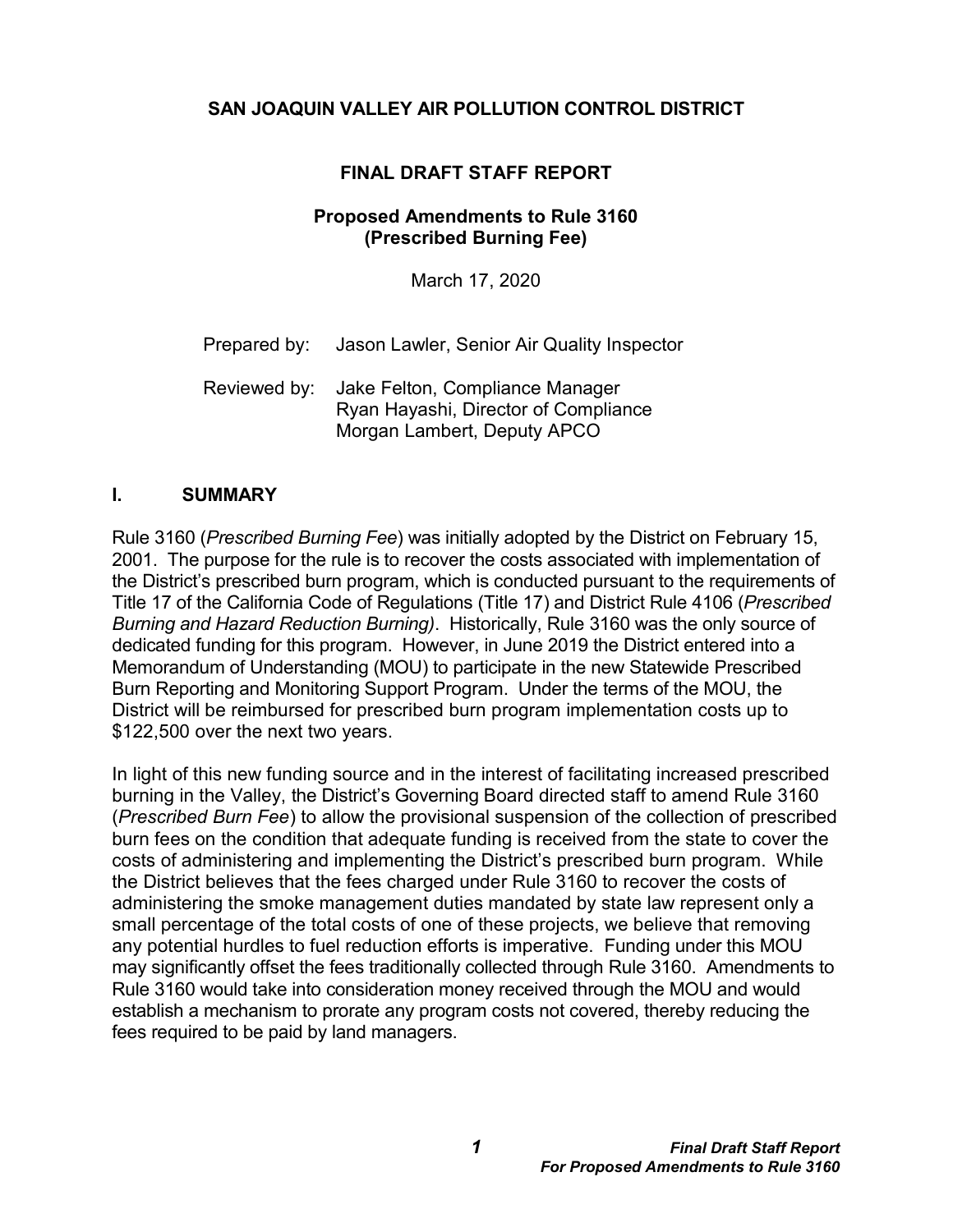Final Draft Staff Report: Rule 3160 March 17, 2020

### II. REASONS FOR RULE AMENDMENT

The purpose of Rule 3160 is to provide the revenue necessary to implement the District's Smoke Management Program as it pertains to providing the required services to land management agencies and individuals conducting prescribed burn projects within the Valley. This includes the review and approval of Smoke Management Plans which provide land management agencies and individuals the necessary authorization to conduct prescribed burn projects consistent with state law. Since its adoption in 2001, the rule has been the sole source of direct funding to implement the state-mandated program. Other sources of funding from the state or federal government have not existed in the past for these programs and for that reason, the fee structure in Rule 3160 was designed with the intention of recovering the District's program costs, while allowing for fluctuations in prescribed burning activity from year to year.

Exceptionally dry drought conditions, the buildup of combustible materials through decades of forest mismanagement, and the mortality of millions of trees from the recent exceptional drought and bark beetle infestation, has sparked a wave of new discussion and legislation aimed at reducing the risk of catastrophic wildfires. In September 2018, Senate Bill (SB) 1260 was signed into law<sup>1</sup>, which among other things, required the California Air Resources Board (CARB) and local air districts to enhance air quality and smoke monitoring associated with prescribed burns. Funding for fire prevention and related activities has also been significantly increased at the State level in recent budget years. Also signed into law in September of 2018 was SB 901, which guaranteed \$200 million in Cap-and-Trade funding to Cal-Fire annually through budget year 2023-24 to fund forest health, wildfire prevention, and fuel reduction projects around the state. $2$  The fiscal year 2018-19 budget also included, for the first time, over \$5 million in Cap-and-Trade funding to CARB for prescribed fire smoke monitoring, \$2 million of which was budgeted by CARB to implement a new Prescribed Burn Reporting and Monitoring Support Program.

Under the program, CARB will be working with local air districts to facilitate the increase in prescribed burns called for to meet statewide goals, enhance air quality and smoke monitoring, and provide public outreach regarding the benefits of prescribed burns. To aid in the coordination and administration of the program, CARB has contracted with the California Air Pollution Control Officer's Association (CAPCOA) to coordinate the necessary statewide reporting as well as administer funds to reimburse local air district costs for participating in the program.

Consistent with the District's long-standing desire to promote and facilitate enhanced forest management practices including prescribed burning, in June 2019 the District entered into an MOU with CAPCOA. Under the MOU, the District will be reimbursed for

 $\overline{a}$ 

<sup>&</sup>lt;sup>1</sup> SB 1260, Jackson. (2018, September 21). Fire Prevention and Protection: Prescribed Burns. Retrieved 1/10/20 from: https://leginfo.legislature.ca.gov/faces/billTextClient.xhtml?bill\_id=201720180SB1260 2 SB 901, Dodd. (2018, September ). Wildfires. Retrieved 1/10/20 from:

https://leginfo.legislature.ca.gov/faces/billTextClient.xhtml?bill\_id=201720180SB901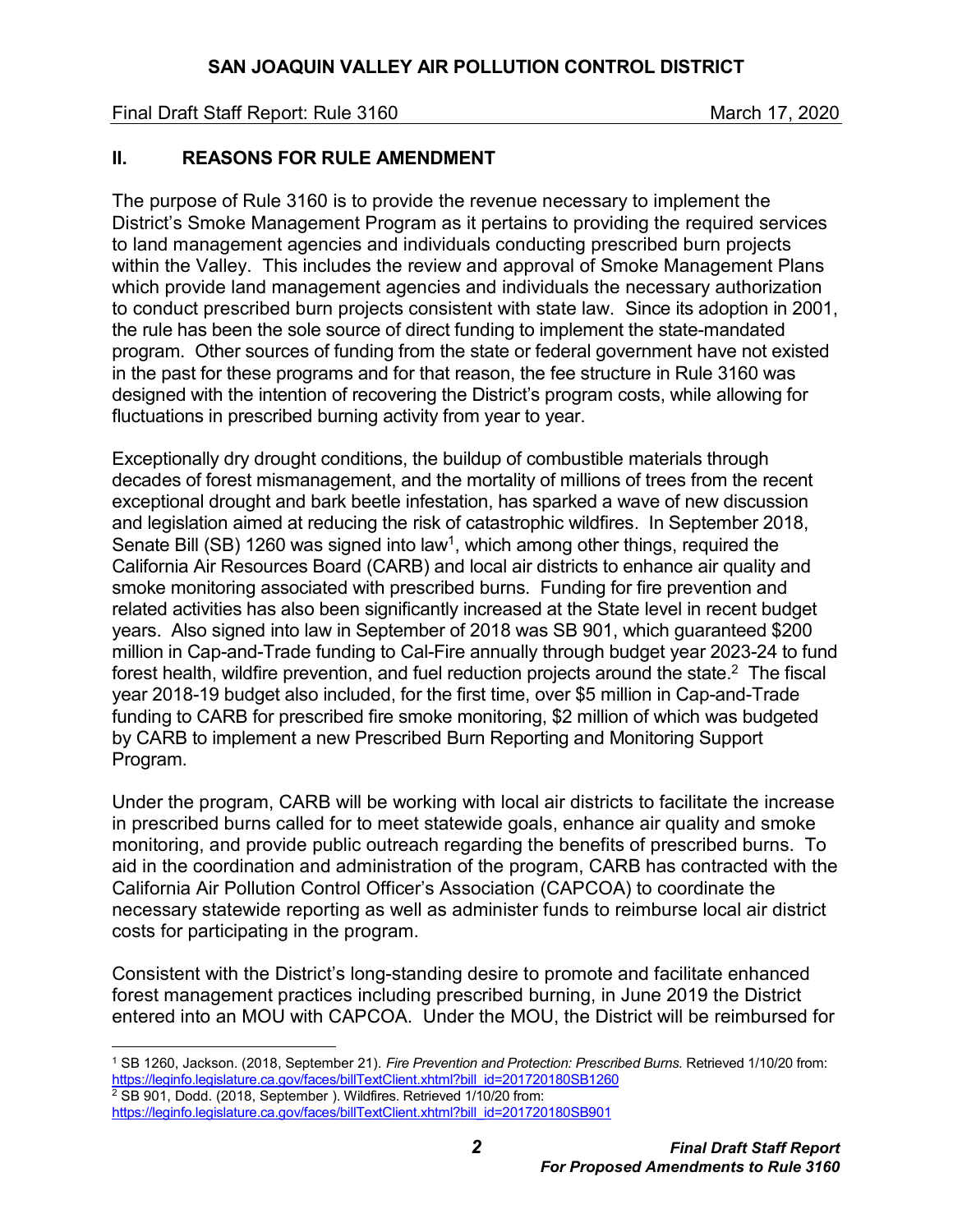Final Draft Staff Report: Rule 3160 March 17, 2020

prescribed burn program implementation costs up to \$122,500 over two years, with additional funding of up to \$500,000 available statewide to districts for reimbursement of costs associated with air monitoring of prescribed burn projects as well as any necessary travel and training. Several of the reimbursable program elements include tasks that are already being performed in the District's existing programs for implementing Title 17 and Rule 4106. This means the funding received from CARB will likely offset a significant portion of program costs that the District has traditionally relied on Rule 3160 to cover.

In light of this new funding source and in the interest of facilitating increased prescribed burning in the Valley, in September 2019 the District's Governing Board directed staff to amend Rule 3160 to allow the provisional suspension of the collection of prescribed burn fees on the condition that adequate targeted funding is received to cover the costs of administering and implementing the District's prescribed burn program. While the District believes that the fees charged under Rule 3160 to recover the costs of administering the smoke management duties mandated by state law represent only a small percentage of the total costs of one of these projects, we believe that removing any potential hurdles to fuel reduction efforts is imperative.

Under the proposed amendments, if the District receives sufficient funding from CARB, or other state or federal agencies in the future for similar targeted programs, the fees collected under Rule 3160 would be prorated proportional to the additional supplemental funding received in a year. CARB's Prescribed Burn Reporting and Monitoring Support Program was initially approved for two years. The District is hopeful that it will continue to receive funding via the state Prescribed Burn Reporting and Monitoring Support Program – or any similar state or federal programs that provides the District with targeted funding to implement its Smoke Management Program – such that the fees assessed pursuant to Rule 3160 are significantly if not fully offset. It is likely that the program will continue in some form, but the level of funding available and scope of work that will be reimbursed could vary in future years, and there are no funding guarantees beyond the two years covered under the MOU. For these reasons the Rule 3160 amendments were crafted in a manner that will allows the District to recover its program costs in years when state or federal sources are unavailable, but enables the District to prorate, or even suspend the fees when sufficient state and/or federal funding is received.

### III. SUMMARY OF EXISTING RULE 3160

Rule 3160 contains a fee schedule that is intended to recover costs associated with District programs directly related to prescribed burning activities within the San Joaquin Valley Air Basin. In summary, Rule 3160 establishes fee rates of \$7.00 per acre for broadcast burning, \$4.20 per acre for pile burning, and \$7.00 per acre for a combination of broadcast and pile burning on the same acreage. It establishes requirements for reporting acreage burned and a schedule for fee assessment and remittance. Rule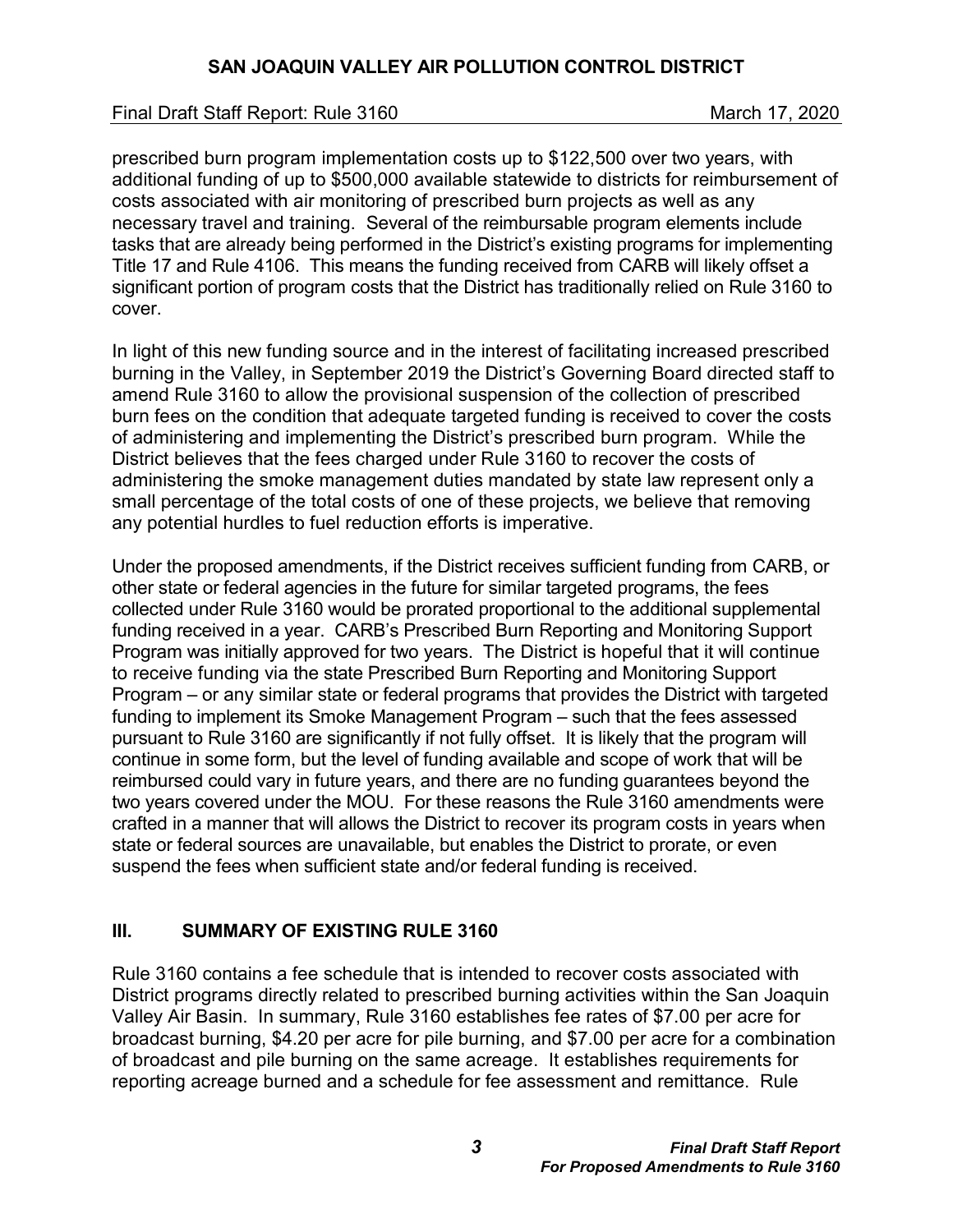Final Draft Staff Report: Rule 3160 March 17, 2020

3160 also contains a fee exemption for any person or agency that burns less than or equal to 40 acres during a calendar year.

## IV. PROPOSED AMENDMENTS TO RULE 3160

Draft amendments would allow the District to prorate or suspend fees for prescribed burning projects that provide a public benefit when sufficient funding is received through CARB's Statewide Prescribed Burn Reporting and Monitoring Support Program, or other similar targeted federal or state programs in the future.

#### Definitions (Section 3.0)

#### Section 3.2 – Public Benefit Prescribed Burn

A new definition that describes which types of projects that will be eligible for fee reductions. The intention is to use the state or federal funding to offset land manager costs for burn projects that benefit the public interest and support the goal of improving air quality by lessening the frequency and severity of future wildfires. Projects that only serve to benefit the land owner would not be eligible for fee proration/suspension.

### Fee (Section 4.0)

### Section 4.4 – Fee Reduction for Public Benefit Prescribed Burns

A new section is proposed which will effectively reduce the amount of fees collected under Rule 3160 from public benefit prescribed burn projects, on an annual basis, in an amount equivalent to the total state and federal funding dedicated to the prescribed burning program received by the District. If the amount of funding received for the prescribed burning program from state and federal sources equals or exceeds the total amount of fees that would otherwise be collected under Rule 3160 for public benefit prescribed burn projects in a given year, then the fees for that year will be suspended except for non-public benefit projects, and the program will be funded instead by the state and/or federal funding. Conversely, in years when no state or federal funding is available for the prescribed burning program, the fees in Rule 3160 will continue to be assessed in full as in prior years.

In years when state and/or federal funding only partially fund the District's prescribed burning program, fees will still be assessed, but will be prorated according to the procedure in this new section of the rule. When reporting completed acres to the District, agencies and individual burners will also be required to identify which burn projects meet the definition of a public benefit prescribed burn and are eligible for reduced fees. The District reserves full discretion to review each project and make the final determination whether or not a project qualifies as providing a public benefit. State and/or federal funding received by the District will be used to offset the fees for those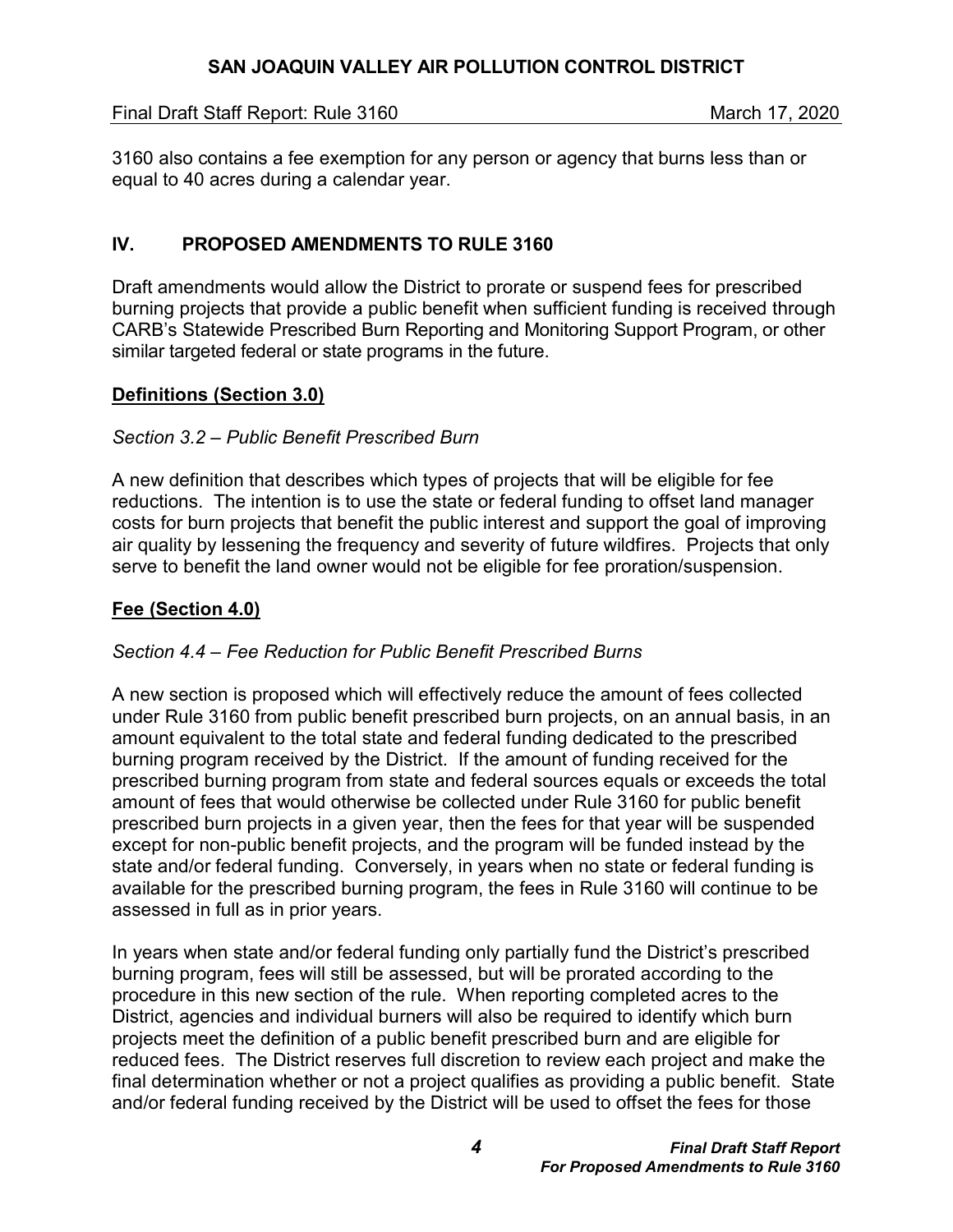Final Draft Staff Report: Rule 3160 March 17, 2020

projects. The fee reductions will be distributed proportionately across all landowners based on the number of public benefit acres burned.

# V. ANALYSES

# A. Proposition 26 Analysis

Proposition 26, approved by California voters in 2010, requires increases in taxes to be approved by a vote of impacted residents. The proposed amendments would not result in an increase of any fees collected by the District. Furthermore, under the definitions in Proposition 26, the fees collected under Rule 3160 are not a tax, as they are charges imposed for reasonable regulatory costs.

## B. Cost Effectiveness and Socioeconomic Impact Analysis

Pursuant to State law, the District is required to analyze the cost effectiveness of any proposed rule amendment that implements Best Available Retrofit Control Technology (BARCT). The proposed amendments do not add BARCT requirements and therefore are not subject to the cost effectiveness analysis mandate.

Additionally, State law requires the District to analyze the socioeconomic impacts of any proposed rule amendment that significantly affects air quality or strengthens an emission limitation. The proposed amendments will have neither effect, and are therefore not subject to the socioeconomic analysis mandate.

# C. Rule Consistency Analysis

Pursuant to CH&SC Section 40727.2 (g) a rule consistency analysis of the draft rule is not required. The draft rule does not strengthen emission limits or impose more stringent monitoring, reporting, or recordkeeping requirements.

## D. Environmental Impact Analysis

The amendments proposed to District Rule 3160 would allow the District to prorate or suspend fees for prescribed burning projects that provide a public benefit when sufficient funding is received through CARB's Statewide Prescribed Burn Reporting and Monitoring Support Program, or other similar state or federal programs in the future. Based on the District's investigation, substantial evidence supports the District's conclusion that the proposed amendments will not cause either a direct physical change in the environment or a reasonably foreseeable indirect physical change in the environment, and as such is not a "project" as that term is defined under the California Environmental Quality Act (CEQA) Guidelines § 15378.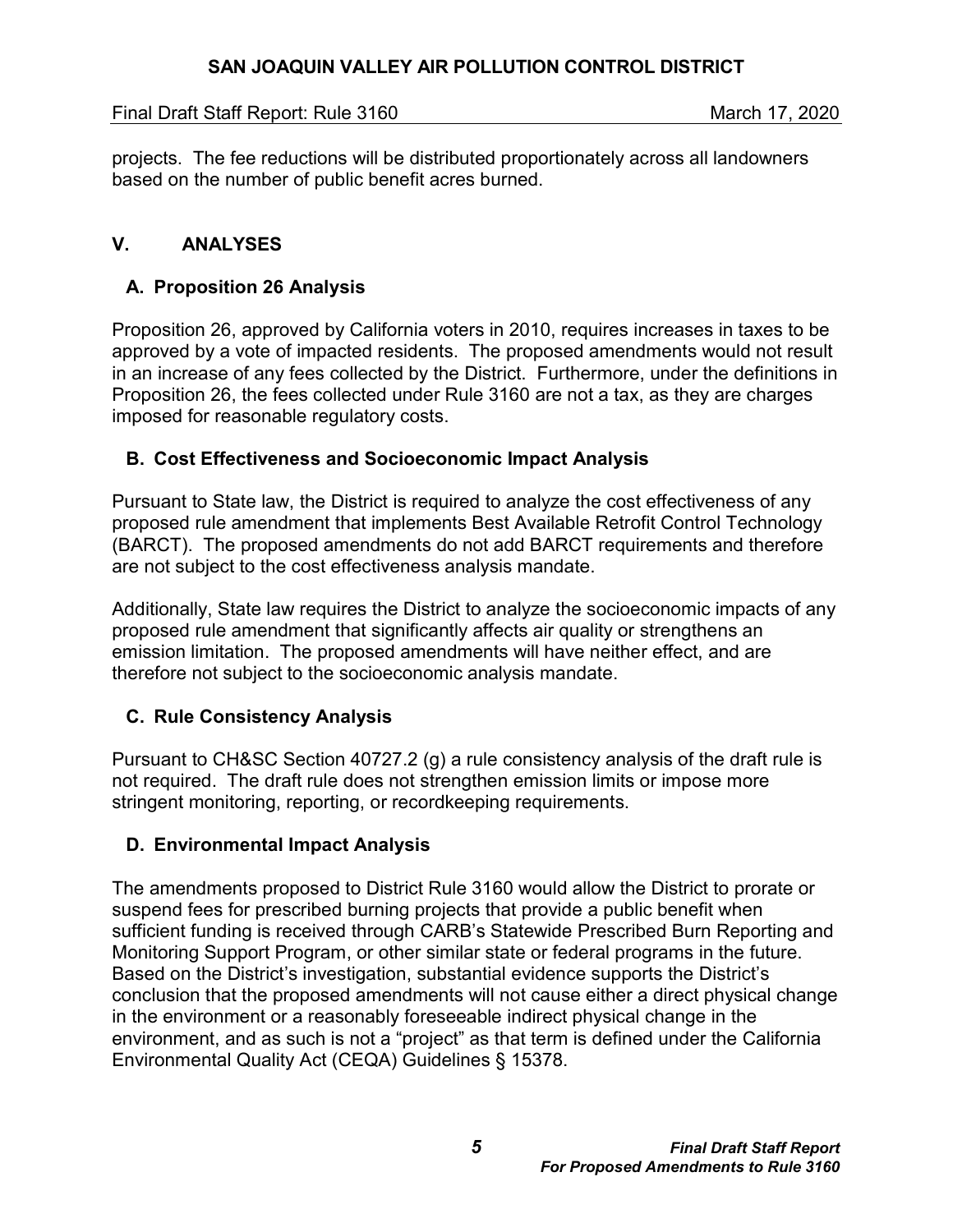Final Draft Staff Report: Rule 3160 March 17, 2020

In addition, according to Section 15061 (b)(3) of the CEQA Guidelines, a project is exempt from CEQA if, "(t)he activity is covered by the general rule that CEQA applies only to projects which have the potential for causing a significant effect on the environment. Where it can be seen with certainty that there is no possibility that the activity in question may have a significant effect on the environment, the activity is not subject to CEQA." As such, substantial evidence supports the District's assessment that assuming the amendment is a "project" under CEQA, it will not have any significant adverse effects on the environment.

Furthermore, the proposed amendment to District Rule 3160 is an action taken by a regulatory agency, the San Joaquin Valley Air Pollution Control District, as authorized by state law to assure the maintenance, restoration, enhancement, or protection of air quality in the San Joaquin Valley where the regulatory process involves procedures for protection of air quality. CEQA Guidelines §15308 (Actions by Regulatory Agencies for Protection of the Environment), provides a categorical exemption for "actions taken by regulatory agencies, as authorized by state or local ordinance, to assure the maintenance, restoration, enhancement, or protection of the environment where the regulatory process involves procedures for protection of the environment. Construction activities and relaxation of standards allowing environmental degradation are not included in this exemption." No construction activities or relaxation of standards are included in this project.

Therefore, for all of the above reasons, the proposed rule amendment is not subject to CEQA. Pursuant to Section 15062 of the CEQA Guidelines, staff will file a Notice of Exemption upon Governing Board approval of amendments to Rule 3160.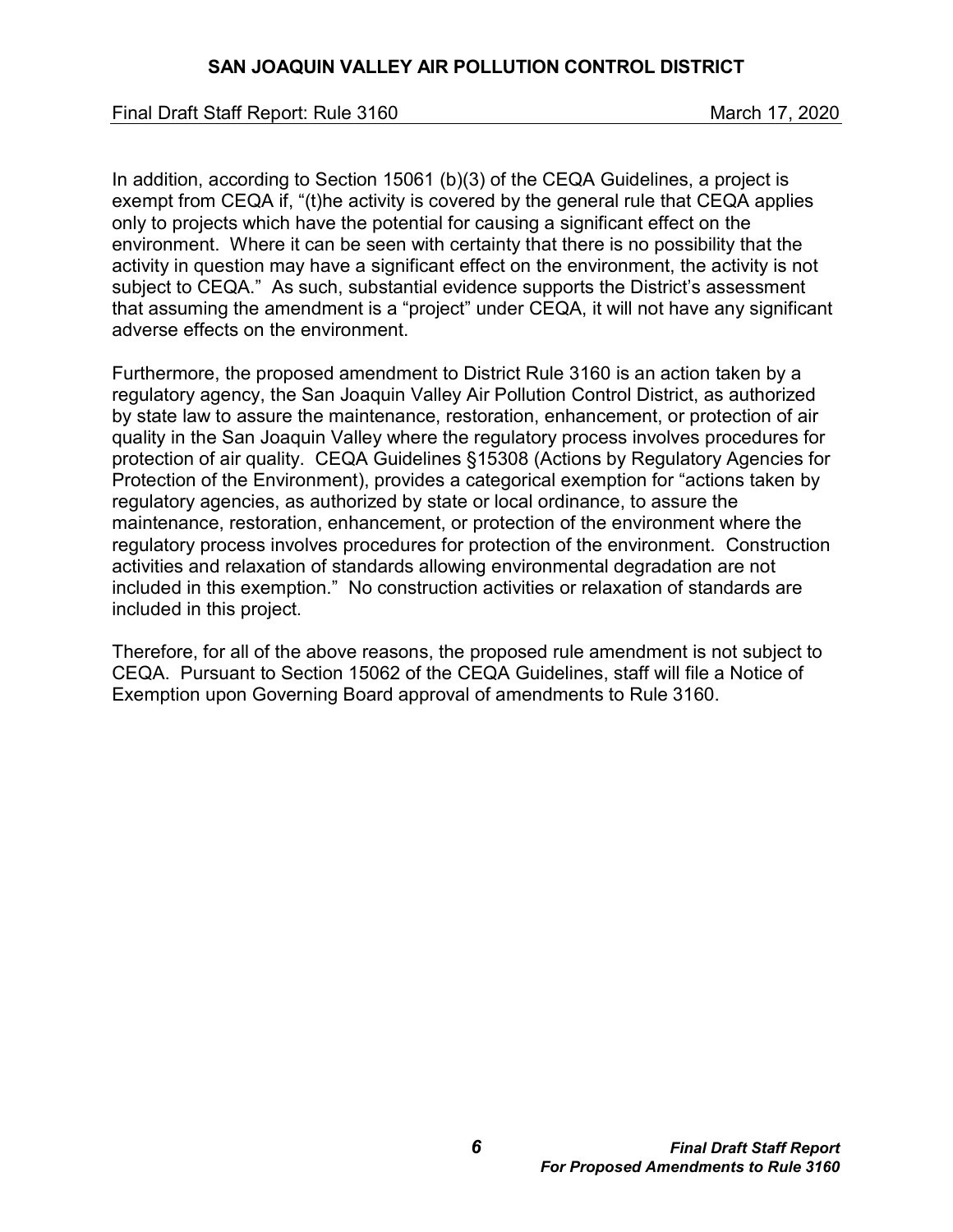Final Draft Staff Report: Rule 3160 March 17, 2020

#### VI. RULE DEVELOPMENT PROCESS

## A. Public Scoping Meeting for Rule 3160

The District hosted a public Scoping Meeting to discuss potential amendments and receive public comments on December 4, 2019, followed by a public comment period ending at 5:00 PM on December 18, 2019. All significant comments received have been reviewed and incorporated into the draft staff report as appropriate. A summary of significant comments and District responses are available in Appendix A.

### **B. Public Workshop for Rule 3160**

The District held a public workshop to discuss draft amendments and receive public comments on January 22, 2020, followed by a public comment period ending at 5:00 PM on February 5, 2020. All significant comments received have been reviewed and incorporated into the draft staff report as appropriate. A summary of significant comments and District responses are available in Appendix A of this document.

## C. Public Hearing for Rule 3160

In accordance with CH&SC Section 40725, the proposed amendments to Rule 3160 and the final draft staff report are being publicly noticed prior to the Governing Board public hearing to consider adoption of the proposed amendments, and made available on March 17, 2020. All significant comments received will be considered and incorporated into the proposed rule and staff report, as appropriate. The public is also invited to provide comments on the proposed amendments to Rule 3160 and staff report during the public hearing on April 16, 2020, for proposed adoption of this rule.